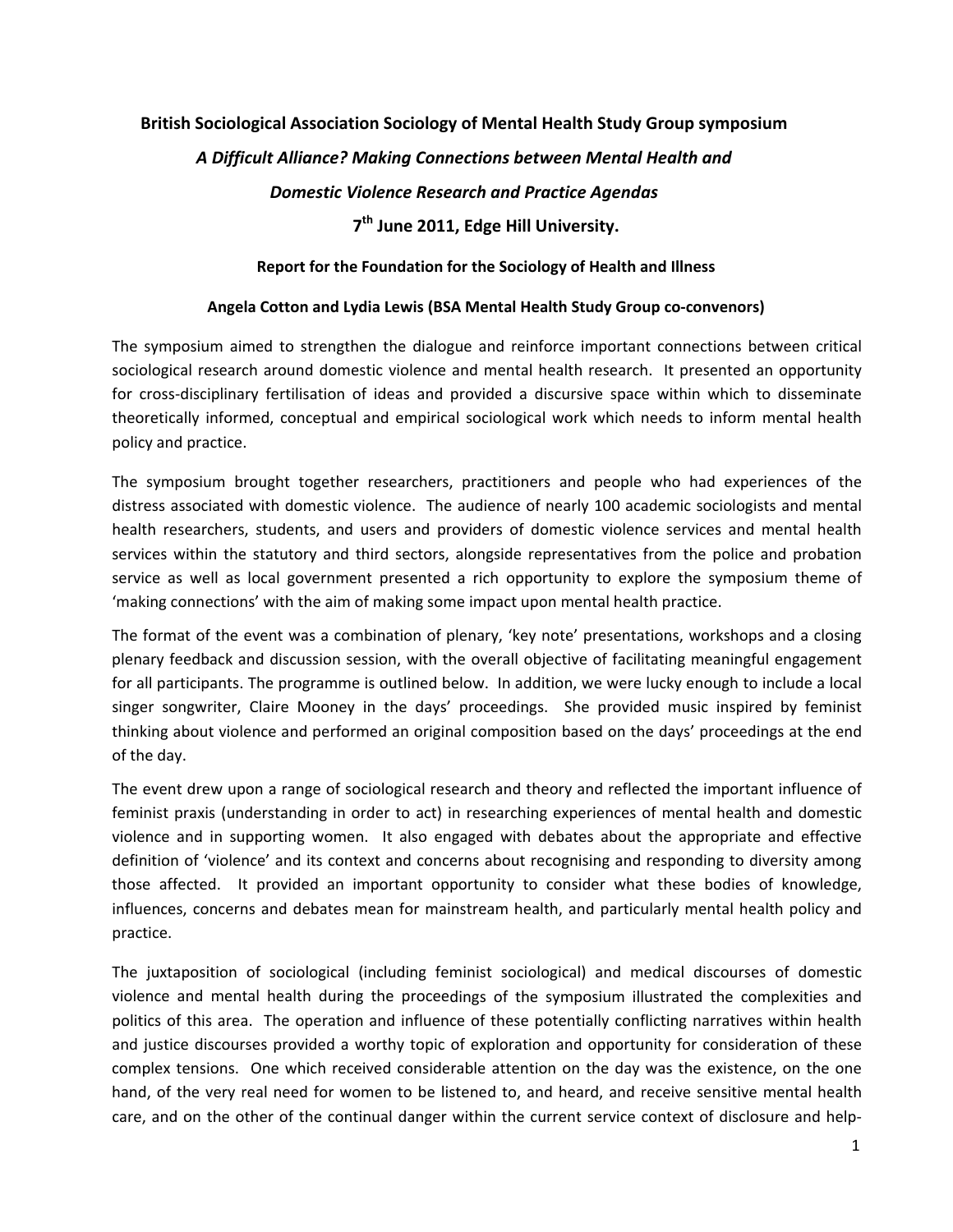seeking serving to pathologise women's distress, and the concomitant loss of focus upon justice and depoliticising of domestic violence by individualising and personalizing experience. The shape services need to take in order to guard against this was a significant point within the closing discussions.

A briefing paper arising from the event has been produced and disseminated within academic and practice circles. A draft of it was presented at the BSA Medical Sociology Group conference in Chester on  $15<sup>tn</sup>$ September 2011. In addition to the briefing paper, presentations from the event and a longer report of the workshop on Gender and Mental Health Services have been made available on the BSA Sociology of Mental Health Study Group web site. We have explored the possibility of publishing a themed section of the journal *Social Policy and Society* based on the event but unfortunately this idea has attracted only limited interest from contributors to the event. We will nevertheless be offering on‐going guidance and support to presenters from the third sector who expressed a desire to publish their papers and will be considering other alternatives for publication of the event's proceedings.

We would like to thank the Foundation for the Sociology of Health and Illness for supporting this important initiative. Our thanks also go to Elaine Forrester and Gillian Mason at the BSA and Suzanne Farrall and Vicky Hall at Edgehill University for administrative help. Thanks as well to the University of Leicester and Edgehill University for supporting us to organize the event and to the other organizing committee members, who are listed below. We would also like to extend our appreciation to all those who presented, facilitated and participated on the day and who made it such a worthwhile and successful event.

### **Proceedings**

#### **Plenary speakers were as follows:**

- Jackie Patiniotis and Lisa White, who spoke about their work with *The Joint Forum Women's Group* (a women's mental health service user group in Liverpool);
- Professor Liz Kelly CBE, who presented on, *Reasonable responses to unreasonable behaviour? Medical and sociological perspectives on the aftermaths of sexual violence;*
- Marai Larasi, Director of Imkaan (an award-winning National second-tier organisation dedicated to challenging the violence against Black, Asian, Minority Ethnic and Refugee (BAMER) women and children) who discussed *Experiences within Black, Asian, Minority Ethnic and Refugee Communities;*
- Professor Linda McKie, Glasgow Caledonian University, who gave a presentation entitled, *States of Denial: Gendering Policy & Practice in Domestic Abuse and Mental Health;*
- Professor Catherine Donovan, University of Sunderland, who drew on an ESRC funded study to speak on, *Exploring Implications of the Impact of Mental Health Issues on Those Experiencing Domestic Violence in Same Sex and/or Trans Relationships.*

These key note presentations were combined with workshops on 'making connections' and 'identifying research, practice and policy agendas' within the following substantive themes:

- Gender and mental health services (facilitated by Dr Lydia Lewis, Lisa White and Jackie Patiniotis);
- Domestic Violence, Substance Misuse and Mental Health (facilitated by Jennifer Holly from Against Violence and Abuse [AVA], The Stella Project);
- Black, Asian, Minority Ethnic, Refugee (BAMER) Issues (facilitated by Marai Larasi, Imkaan);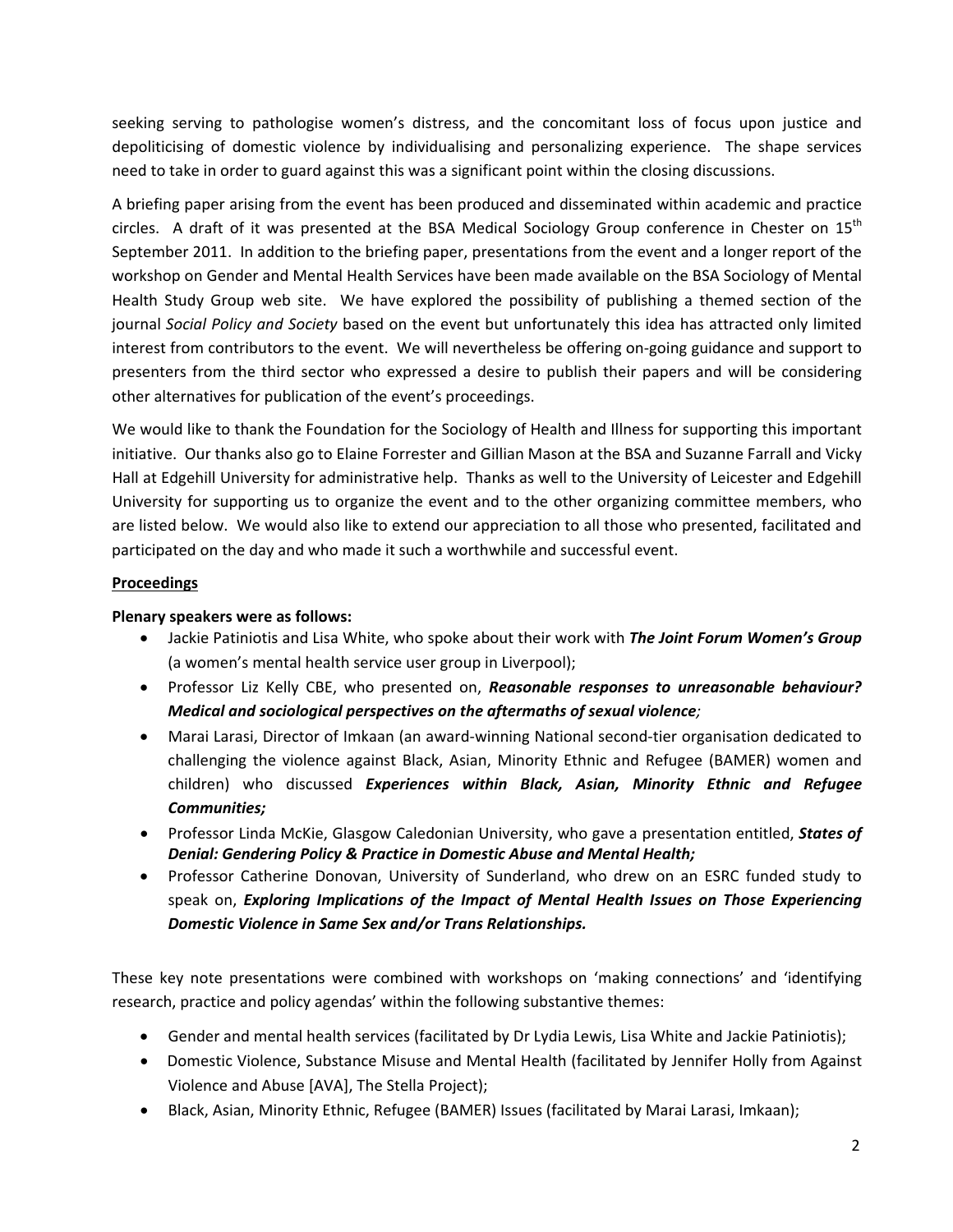- Motherhood, Maternity, mental health and domestic violence (facilitated by June Keeling, University of Chester); and
- Risk (facilitated by Caroline Rowsell and Michelle Moore, Sefton Council and Margaret Brown, Merseycare).

A summary of all presentations and workshops is available in the briefing paper.

#### **Selected delegate feedback**

The following evaluation is presented based upon feedback from a return from 31 delegates. 1 Overall the Study Day has been: Excellent 12 Very Good 15 Good 5 2 The Key Note presentations were generally: Excellent 17 Very Good 10 Good 5 3 The general standards of the workshops were: Excellent 8 Very Good 13 Good 11 4 The setting for the Study Day was: Excellent 16 Very Good 13 Good 3

5 The catering was: Excellent 9 Very Good 8 Good 10 Average 5

6 The administration / organisation was: Excellent 11 Very Good 13 Good 7

#### Comments:

*"The conference gave us permission to speak, in a very supportive environment and we found it really* encouraging. I think a lot of learning and hopefully better mental health practice will come from it." *"A welcome opportunity to discuss issues relating to mental health and domestic violence. An excellent day – Thank you."*

*"More of the same please – in the North and Midlands."*

*"Interested in any other courses, information which can be offered."*

*"Interested in further training and workshops."*

"Great overall. The day seemed a bit rushed in terms of allowing time for discussion – few opportunities for *Q & A or presentation feedback."*

*"Enjoyed it immensely. Thank you"*

"A fantastic delivery that has had such a positive influence on my knowledge within the area. Very valuable *source I can carry through my career and learning."*

*"Really enjoyed it – but not enough time in one day to do the subject justice."*